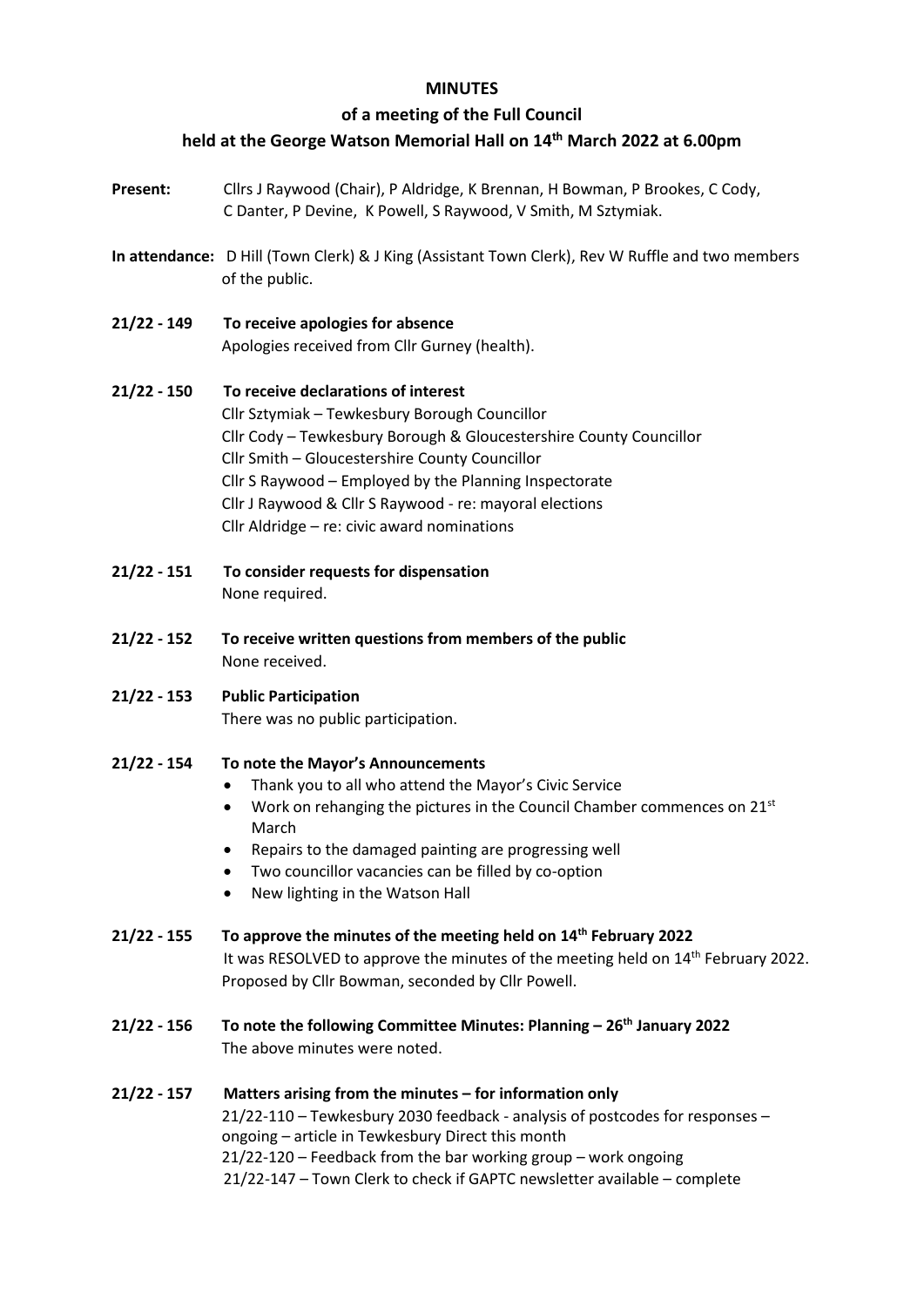21/22-147 – Town Clerk to follow up on the progress on the cycle storage and Riverside Walk signs – ongoing – **Action:** Cllr Cody to follow up. 21/22-148- Tewkesbury Borough Parish Boundary Review Draft Recommendations – circulated to all Councillors – complete

## **21/22 - 158 To receive Councillor reports for Tewkesbury Borough Council and Gloucestershire County Council**

Written reports were received and circulated.

Cllr Cody advised that Gloucestershire Fire and Rescue Service are sending a fire engine to Ukraine. Fees are being waived for road closures for street parties to celebrate the Queen's Jubilee. The Tour of Britain (cycle race) is coming to Gloucestershire on 9<sup>th</sup> September. The reinstatement of the Swilgate Bridge will start in June.

The Mayor advised that she will be planting a tree at the four primary schools in the parish; to mark the Queen's Platinum Jubilee, and these have been provided by GCC.

Planning will be considering the Heritage List at their next meeting. It is primarily the consultation on the criteria for items, but it is also possible to make nomination. Nominations can be for any manmade structure such as bridges or war memorials, not just buildings.

**21/22 - 159 To receive the finance reports for January 2022 and earmarked reserves report** The reports were received.

#### **21/22 - 160 To receive the payment reports for January 2022**

The payment reports were received. The Clerk advised that the electricity supplier; Squeaky, went out of business and the account was compulsorily transferred to Yu Energy. The rates were extortionate, so a switch was made to Bulb Energy, at better rates. Bulb are also in administration but are being controlled by the Government, so there will be no compulsory transfer.

- **21/22 - 161 To note the meeting schedule for 2022/23** The meeting schedule was noted.
- **21/22 - 162 To receive and vote on nominations for the positions of Mayor and Deputy Mayor** It was RESOLVED to appoint Cllr S Raywood to the position of Mayor for 2022/23 Proposed by Cllr Bowman, seconded by Cllr Devine.

It was RESOLVED to appoint Cllr Sztymiak to the position of Deputy Mayor for 2022/23. Proposed by Cllr Aldridge, seconded by Cllr Smith.

#### **21/22 - 163 To receive an update from the Climate Change Working Group**

Cllr Cody provided an update from the Climate Change Working Group Plastic Free Tewkesbury continues to make progress towards certification. The grant from the Town Council has enabled them to set up the website and it should be live by the end of the month. The Repair Café is up and running again.